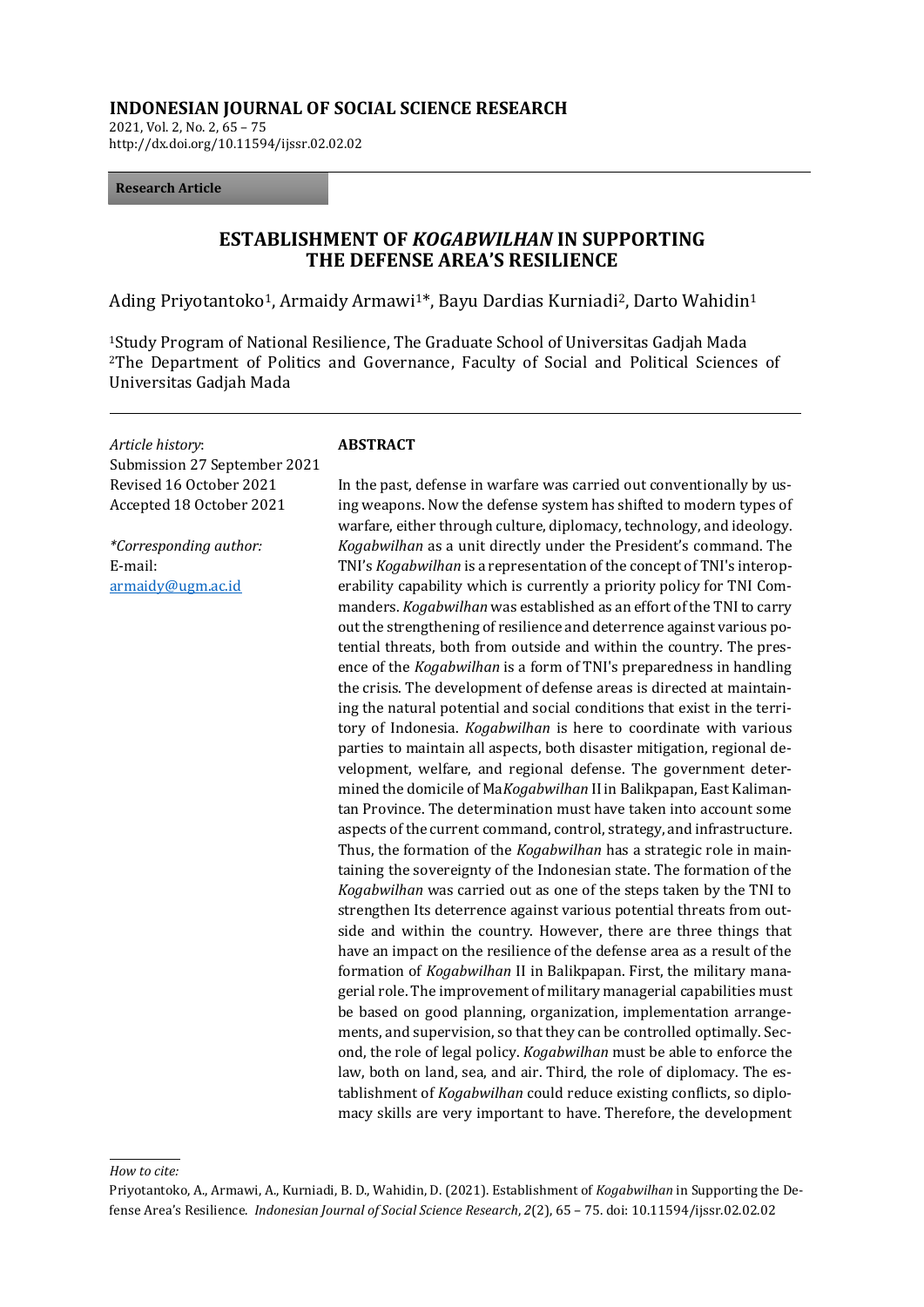of defense and security in strategic areas is currently increasingly complex and escalating in various parts of the world.

*Keywords: Kogabwilhan,* Regional Resilience, Defense

## **Introduction**

The rapid development of technology in the era of globalization is a big challenge for the Indonesian people. In the past, the defense in war was carried out conventionally by using weapons. But now the era has changed, the era of globalization and technology shifts to cyber in warding off threats from other countries. Currently, the defense system has shifted to the type of modern warfare, either through culture, diplomacy, technology, and ideology. It was used as a weapon to attack and colonize other countries.

The era of globalization provides increasingly severe challenges. The rapid development of information technology requires the optimization of responsive and responsive institutions or organizations in the community. Thus, Indonesia does not stutter in facing the challenges of globalization and is even expected to be able to play an important role as a national defense system in the future.

Threats, disturbances, obstacles, and challenges (TDOC) faced by the Indonesian people are not only in the form of military defense and security. Even now, ideological, political, economic, and socio-cultural colonization is increasingly happening. The shift in defense challenges shifts from territorial ownership towards strategic resources and sources of economic strength.

As stated in the Law of the Republic of Indonesia Number 3 of 2002, that state defense is intended as an effort to defend the sovereignty of the state, the territorial integrity of the Unitary State of the Republic of Indonesia, and the safety of the entire nation from all forms of threats and disturbances to the integrity of the nation and state. Thus, the Indonesian state is obliged to maintain the integrity of maintaining the territorial integrity of the country from threats that come from outside the territory of the country.

In this regard, the state mandates all components of the nation to actively participate in

efforts and processes to create a firm and resilient national defense. In addition, the state can place the *Tentara Nasional Indonesia* (TNI) as the main component with the assistance of reserve components and supporting components. This condition is very urgent considering the importance of protecting the national defense system from any threat.

One of them is the formation of the *Kogabwilhan*. These efforts have a very important role in maintaining the defense area in Indonesia, where this country has broad territorial power and a multicultural society culture. *Kogabwilhan* was formed as an effort of the TNI to carry out the strengthening of resilience and deterrence against various potential threats, both from outside and within the country. The presence of the *Kogabwilhan* is a form of TNI's preparedness in handling the crisis. In addition, of course, the TNI sees and reviews the development of an increasingly complex strategic environment around the world. Moreover, this increasingly dynamic condition can trigger a threat to the integrity of the Unitary State of the Republic of Indonesia, both military and non-military.

Although generally, the defense system is identical with several identity attributes. However, now the TNI is expected to have crisis management capabilities, problem-solving abilities, both under normal and less than optimal conditions, as well as the availability of adequate logistical resources, such as fuel, food and water, and the like (Farick, 2019). This is very much needed, especially considering the importance of establishing *Kogabwilhan* in facing the challenges of the fragile defense of the Republic of Indonesia.

Based on Presidential Decree No. 27 of 2019 concerning the Establishment of a Military Resort Command, *Kogabwilhan* is a unit directly under the President. The command serves as a forum for handling the readiness of the TNI in protecting Indonesia's defense areas from existing threats. So, It needs to be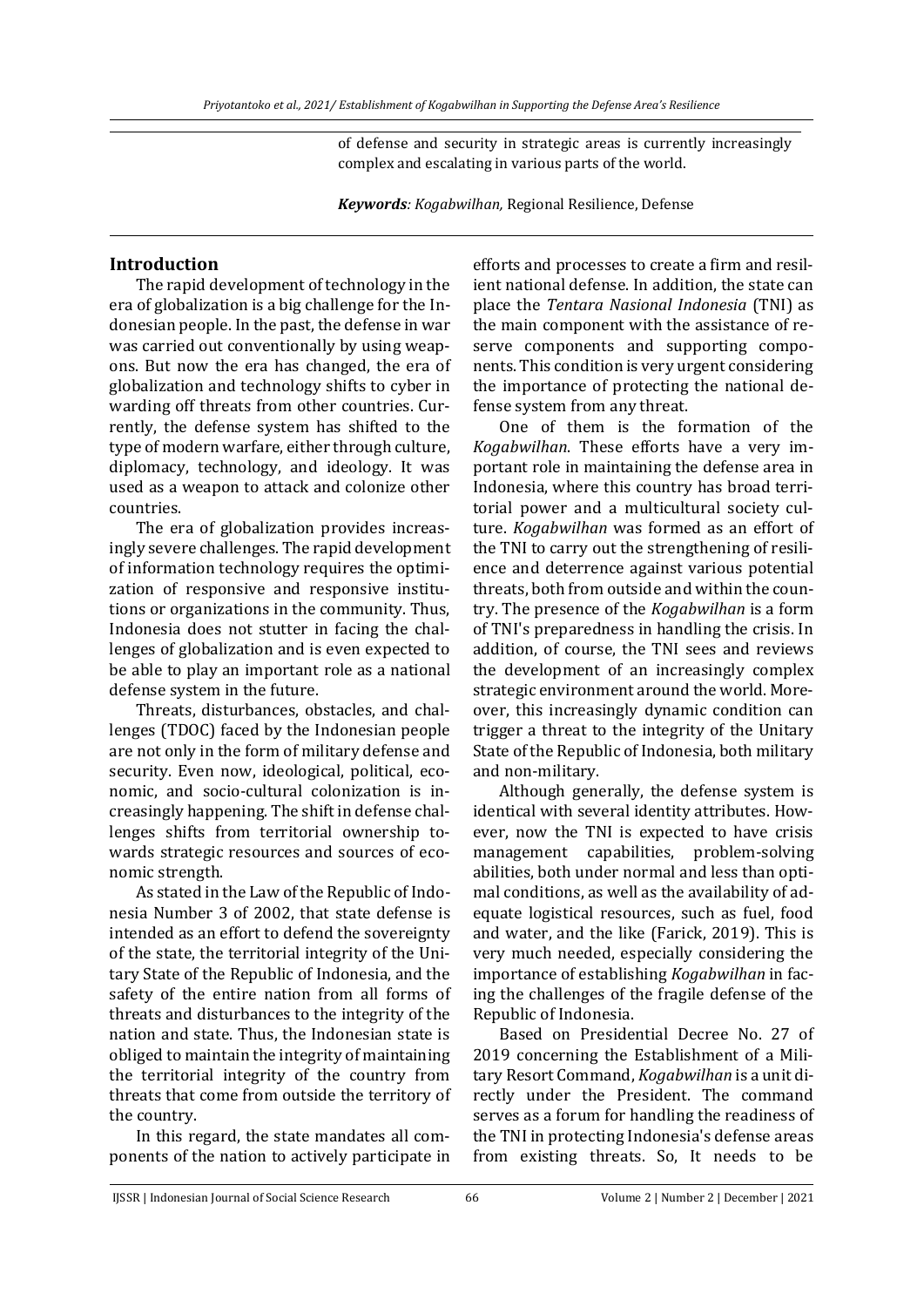optimized in its implementation, in order to support the development strategy and supervision of the sovereignty of the Republic of Indonesia.

In addition, the Presidential Decree explained, the establishment of the Joint Regional Defense Command and the Upgrade of the Status of 23 Military Resort Commands (Korem) from Type-B to Type-A. The TNI's *Kogabwilhan* is a representation of the concept of TNI interoperability capability which is currently a priority policy for the TNI Commanders (Bashori, 2021). This condition shows the threats and challenges that must be faced by Indonesia, both now and in the future. Therefore, the integration of dimensional forces (land, sea, and air) is very much needed in responding to these threats.

The establishment of the *Kogabwilhan* as a forum for the sovereignty of the defense of the Republic of Indonesia's defense area, which is located in Balikpapan, is very vital. Because the location is the middle point of the territory of Indonesia. Even the problems related to the fragile issues of national defense and security are very susceptible to emergence. The emergence of national divisions is also a focus that must be overcome. As well as issues of terrorism, illegal logging, human trafficking, economic inequality, and the like have endangered the nation and state's integrity. Hence, the establishment of *Kogabwilhan* II Balikpapan, East Kalimantan, is expected to be a forum to overcome various threats, both military and nonmilitary. In addition, the organization has also become urgent in its existence to support the Republic of Indonesia's defense area resilience. In the future, it is expected to be used as a fort in the face of various possible threats that are intangible, such as ideology, politics, economy, and socio-culture.

Specifically, these problems are (1) the process of *Kogabwilhan* establishment in Balikpapan, East Kalimantan, and (2) what is the impact of the establishment of the *Kogabwilhan* in supporting the defense area resilience in Balikpapan, East Kalimantan.

# **Method**

This research use desciptive qualitative approach. Sources of research data come from

primary and secondary data. The research location of *Kogabwilhan* II in Balikpapan. The process of collecting data obtained by observation, interviews, and documentation. After collecting data, data analysis is carried out by reducing the data obtained, then the data is presented in narrative form, and drawing conclusions and recommendations to related parties.

### **Results and Discussion** *The Process of Kogabwilhan Establishment*

The island of Borneo being chosen as the location for *Kogabwilhan* has a tremendous meaning. Historically, in the Kalimantan Region, 3 (three) sovereign countries were formed, namely Indonesia, Malaysia, and Brunei Darussalam. The territory of the Republic of Indonesia and Malaysia is inseparable from the role and heritage as former colonies of the Dutch and British colonial governments. Within three countries that inhabit the territory of Kalimantan, it is bordered by legal state boundaries (Batubara, 2017). The national boundary line is the embodiment of the complete geopolitical aspect of a country as a unitary aspect of Geographical, Political, Economic, Socio-cultural, and Defense and Security aspects.

From the beginning of independence until today, Indonesia has been connected to global issues. Historically, military institutions were also closely related to the military education system taught by other countries, such as Japan (PETA) and the Netherlands (KNIL). In addition, there were also upheavals of resistance from the *Kelompok Laskar Rakyat*, although, in its development, the group did not have special military education. In its development, TNI tensions arose due to the power struggle, both from within and outside the institution. Therefore, the birth of the TNI is closely related to the values and norms established by the former Japanese and Dutch military education (Octavian, 2014). However, now these values have been reformed by the TNI with different qualities and contexts under the foundation of Pancasila as the ideology of the Unitary State of the Republic of Indonesia and the wisdom of the Indonesian people.

The borders of a country have an important role in determining the boundaries of the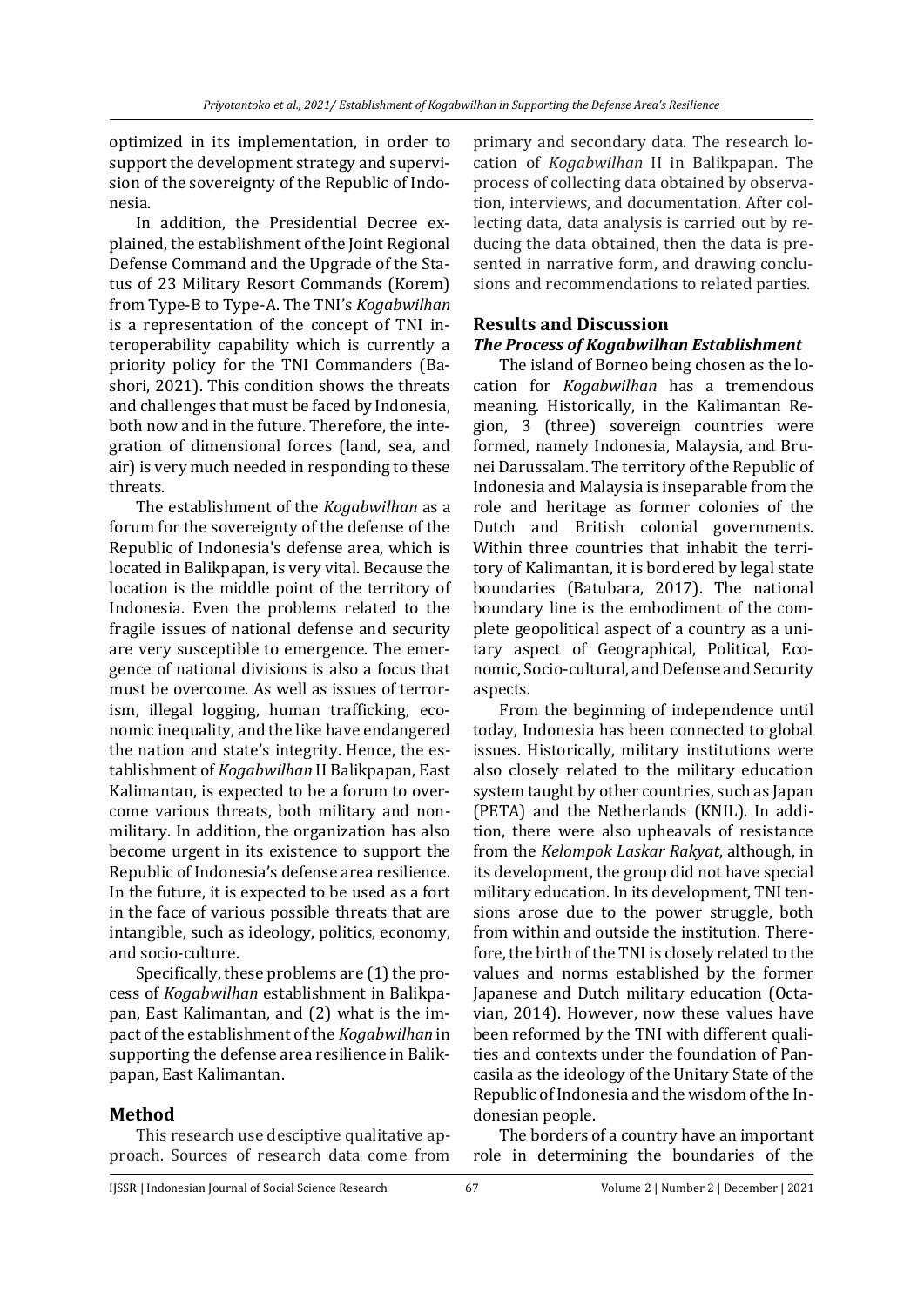sovereign territory, utilizing natural resources, empowering the population as much as possible to be utilized for the benefit of national defense both from the military aspect and socioeconomic aspects through the utilization of its potential (Rahman, 2013). Hence, the development of defense supporting infrastructure which facilitates the supervision of defense areas.

The discussion of the regional command in implementing the empowerment of the defense area certainly experiences many disturbances and obstacles. The regional command has the power to detect, prevent, and deal with enemy threats (Wanto, 2017). With all the existing TNI forces, *Kogabwilhan* is expected to be able to communicate to the community components and related agencies about the importance of the resilience of the defense area in the territory of the Republic of Indonesia. In addition, *Kogabwilhan* must be able to establish cooperation and coordination with various parties so that they can maintain and analyze the situation by prioritizing aspects of disaster mitigation, regional development, welfare, and regional defense.

The thoughts outlined in the effort to establish the *Kogabwilhan* prove that Indonesia is very visionary and capable of making good breakthroughs in tackling all existing threats. Even amid a downturn in the economy, and the emergence of domestic rebellions, the Indonesian people can still act as protectors for their people (Octavian, 2014). One of them is the establishment of *Kogabwilhan* to maintain the integrity of the Republic of Indonesia and be able to become an example for countries in the world in the future.

Tishler identified the critical success factors in defense development as (Tishler, 2017): (1) the military environment, a view of the need for more pressing results indicating the greater the project's chances of success; (2) the follow-up team, whose main role is to determine the success of the project, especially important and professional qualifications, as well as a sense of responsibility; (3) the feasibility of the technology at the start of the project proved to be critical to its success; (4) attention to design considerations, such as production capability, quality, reliability, and design to cost, is

critical to success; and (5) professional qualifications and team spirit, these correlations are very urgent for development correlation in achieving defense development success.

This directly shows that reform as a structure that compels every community group, including the military, has also opened up opportunities for the military to be more professional and responsive to the demands of change (Octavian, 2014). Thus, reform is expected to be able to generate innovative thinking to place the military more strategically in the context of Indonesia's future development construction.

Liliana Filip in NATO Resilience Strategy Towards Russian Hybrid Warfare revealed that NATO ambassadors and defense ministers have organized simulation exercises and scenarios to test their awareness of the situation and their reaction to hybrid threats. It was a wake-up call for many. Also, civilian leadership and civil-private-military interaction must improve how to respond to challenging hybrid threats (Filip, 2017). This condition is important to increase the awareness of the government to make a defense strategy in the era of globalization. One of them is the effort to support the resilience of the defense area through the establishment of the *Kogabwilhan* organization, both military and non-military threats.

In addition, the development of defense areas is directed at maintaining the existing potential, such as geography, demographics, natural resources, and social conditions in Indonesian territory. Likewise, the social communication carried out should be able to improve good relations with the community, so that a close relationship can be established in the hope of being able to inspire, encourage and awaken and invite related parties and the community to participate in understanding the importance of defense area resilience.

The role of conditions in the field is very urgent. Theoretically, the role is defined as the characterization performed by an actor on a drama stage, whereas in practice or social context, the role is defined as a function that is performed by a person when occupying a position in the social structure. The role of an actor is a boundary designed by other actors, who happen to be both in one performance or role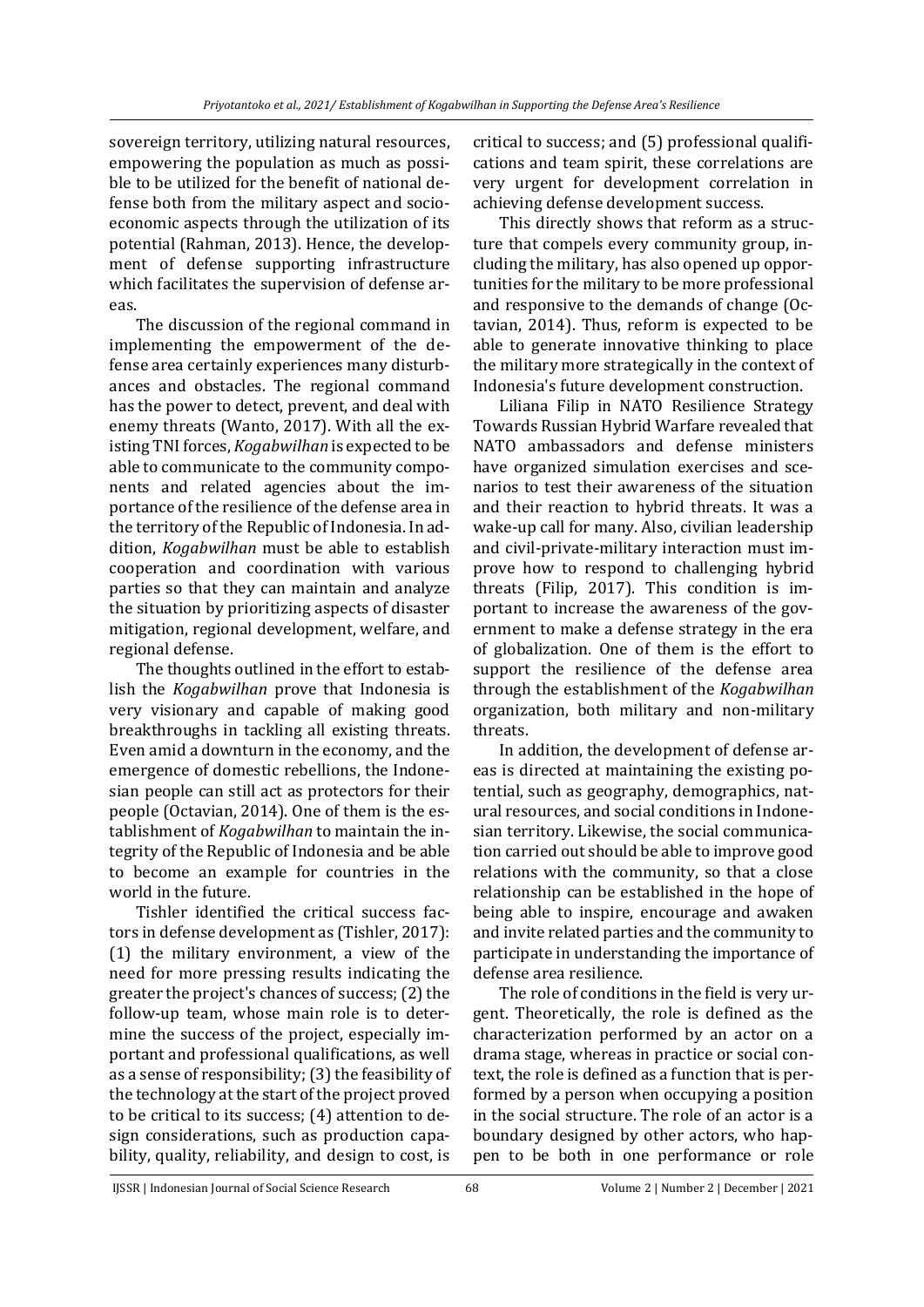performance (Suhardono, 2008). Therefore, the formation of the *Kogabwilhan* certainly has an important role in maintaining the sovereignty of the Indonesian state, which consists of thousands of islands. In addition, the role can also be interpreted as a dynamic process of position. If the actor performs the rights and obli-

gations according to his position, then the person carries out a role (Soekanto, 2009). The role is intended as a dynamic aspect in the position of something. Thus, when an individual performs his rights and obligations according to his position, then that person has carried out a role.



*Figure 1. Three TNI's Kogabwilhan Establishment Ceremony*  (Source: [https://kogabwilhan1-tni.mil.id,](about:blank) 2019)

Likewise, the position on the existence of the *MaKogabwilhan*, of course, has previously considered aspects of the current command and control, strategy, and infrastructure. Then the government determined the domicile of *MaKogabwilhan* I was in Tanjung Pinang, Riau Islands*; MaKogabwilhan* II in Balikpapan, East Kalimantan; and *MaKogabwilhan* III was in Biak, Papua.

As reported by ppal.or.id (27/09/2019), the position of Ma*Kogabwilhan* II in Balikpapan, East Kalimantan, is led by *PangKogabwilhan* II Marsda TNI Fadjar Prasetyo, SE, MPP, with land areas (East Kalimantan, South Kalimantan, North Kalimantan, Sulawesi, Central Java, East Java, Bali, NTB, and NTT); marine areas (waters around East Kalimantan, South Kalimantan, North Kalimantan, Sulawesi, Central Java, East Java, Bali, NTB, NTT, and ALKI-2 and ALKI-3a and their surrounding waters); airspace (areas above East Kalimantan, South Kalimantan, North Kalimantan, Sulawesi, Central Java, East Java, Bali, NTB, NTT, and ALKI-2 and ALKI-3a and the surrounding airspace) (Bashori, 2021).

*Kogabwilhan* in empowering the defense area is necessary to increase the strength that is ready to be seconded to defend its territory. When in a safe condition from military threats, the existing strength is used to overcome nonmilitary threats, namely in assisting local governments, including in dealing with conflicts, natural disasters, and various regional security and defense problems in the community. Hence, *Kogabwilhan* is present to support the defense area resilience of the Republic of Indonesia.

# **Impact of Defense Area Resilience**

The state and citizens must have a close and balanced relationship in the context of the life of the nation and state. They understand each other and are aware of their rights and obligations. As in Article 30 of the UUD 1945, citizens have the right and obligation to carry out state defense activities. This responsibility is important considering that *Kogabwilhan* aims to increase the sense of nationalism and patriotism and must be followed by every citizen. The spirit of nationalism and patriotism is a form of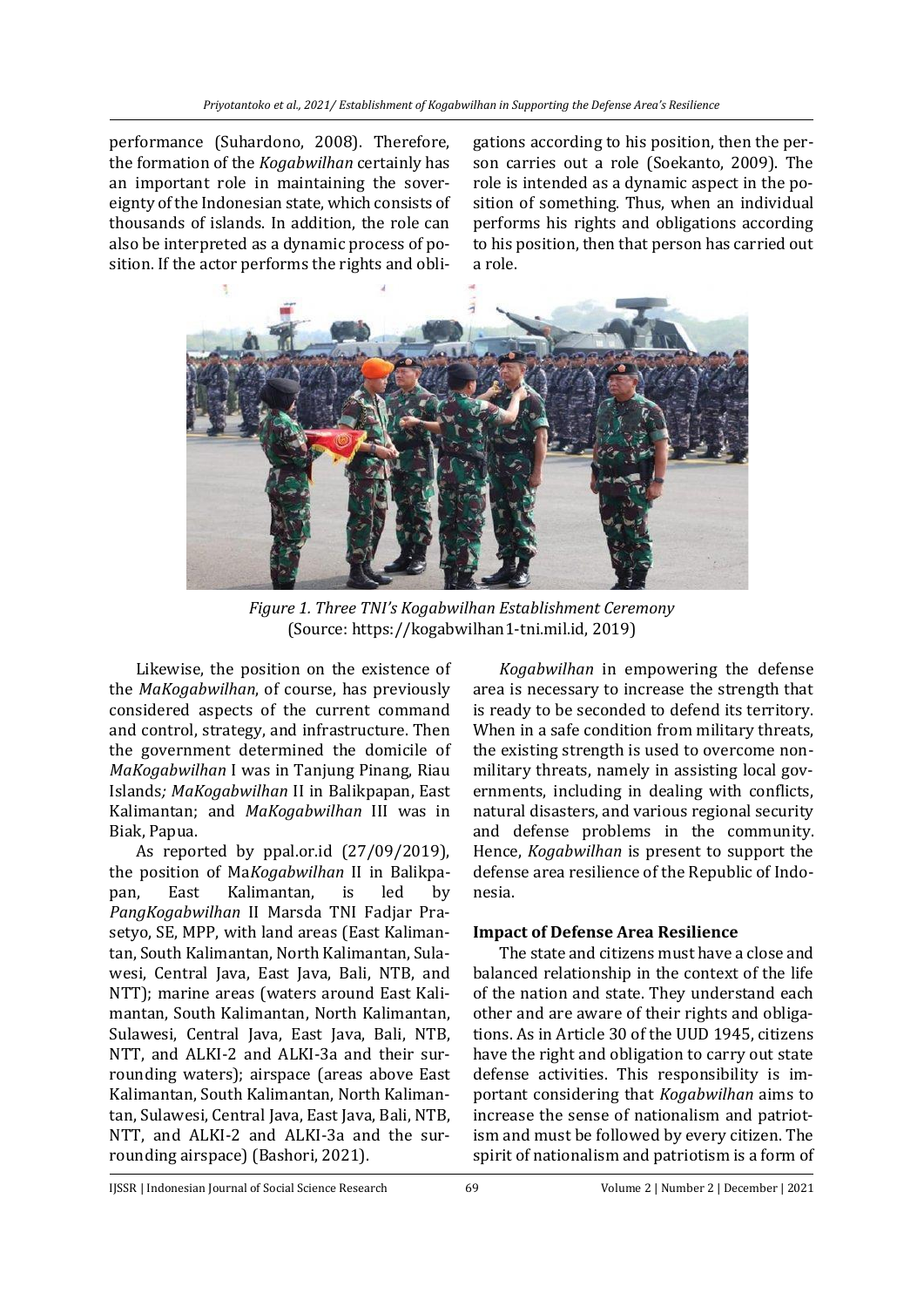love for the homeland. Like the Indonesian independence fighters in the struggle for Indonesia as a sovereign country. However, on the contrary, defending the state is an obligation for citizens, as a return for state services to its citizens (Siswanto, 2013). In the future, the challenges and threats faced by the state will be more severe and varied. Therefore, *Kogabwilhan* is a milestone to provide understanding to citizens, especially the nation's next generation, aware of efforts to protect the defense area of the Republic of Indonesia.

In terms of defense and security, with clear boundaries, security conditions will increase. This is indicated by a decrease in crime, smuggling of goods, and natural resources theft (Susilo, 2019). Thus, the clear boundaries also prevent border areas conflicts.

Larosa explained that the things that must be considered include the strategic dynamics of environmental security in the Asia Pacific Region, modernization of military forces, border issues between countries, interstate conflicts, trends in contemporary conflicts, issues of weapons of mass destruction, terrorism, espionage, transnational crime, knowledge and technology, climate change, natural disasters, food, water, and energy security, epidemics, and national strategic environmental development (Larosa, 2017). Thus, *Kogabwilhan* is here to be able to prepare the country when there are threats, disturbances, and obstacles that exist.

Prior and Roth revealed that the state must be able to manage and prevent disasters or threats that will occur. Disaster risk needs management processes to adapt. In addition, increasingly dynamic threats are worrying the existing environment. Thus, countries need to strive to increase the flexibility of disaster response and recovery longitudinally. The state must be able to develop independent innovations and strengthen the network of institutions involved in improving disaster management, both from the administrative territory and regional defense aspects (Tim Prior dan Florian Roth, 2013). Therefore, the *Kogabwilhan* formed is also expected to be able to play a role in disaster management (accident). The countermeasures carried out must be through a risk management approach and the development of a complementary defense

system, such as through an infrastructure system so that the resilience of defense areas is not fragile.

The establishment of this new organizational unit was carried out to strengthen the role of the TNI in carrying out its duties. As stated by Joko Widodo, President of the Republic of Indonesia, appreciation for the role of the TNI in helping people who are facing natural disasters is extraordinary. The world moves very fast and dynamically. The transformation of the TNI's organization must always be carried out (Saputri, 2021). Thus, *Kogabwilhan* must know the dynamics of the strategic environment by the dynamics of threats and following the development of military technology.

According to Hilhorst, resilience humanitarianism seeks continuity by making affected populations primarily responsible for their own survival (Hilhorst, 2018). This condition is the same as *Kogabwilhan*'s efforts to support regional resilience. In addition, considering Indonesia's large population, not only military defense but also various fields need to be considered so that in the future, the *Kogabwilhan* organization will be to support the defense area resilience maximally.

The presence of the *Kogabwilhan* is an important military defense asset owned by the nation, especially in its task of guarding the existing defense area. This requires optimization through increased performance in carrying out roles and tasks, for example how to use defense equipment and improve science and technological.

Meanwhile, Lantto explained the differences in the cyber resilience of a closed national network and the open network. Consequently, all other elements are standardized, if and when possible and relevant (Lantto, 2019). *Kogabwilhan* is also expected to present a strategy for dealing with non-military defense threats. On the other hand, the state also needs to pay attention to the willingness to develop through military technology networks, so that this effort is also expected to support the resilience of the defense area through the formation of the *Kogabwilhan* organization.

Defense policy also requires rational budget support, but the regional unit budget for the allocation of defense area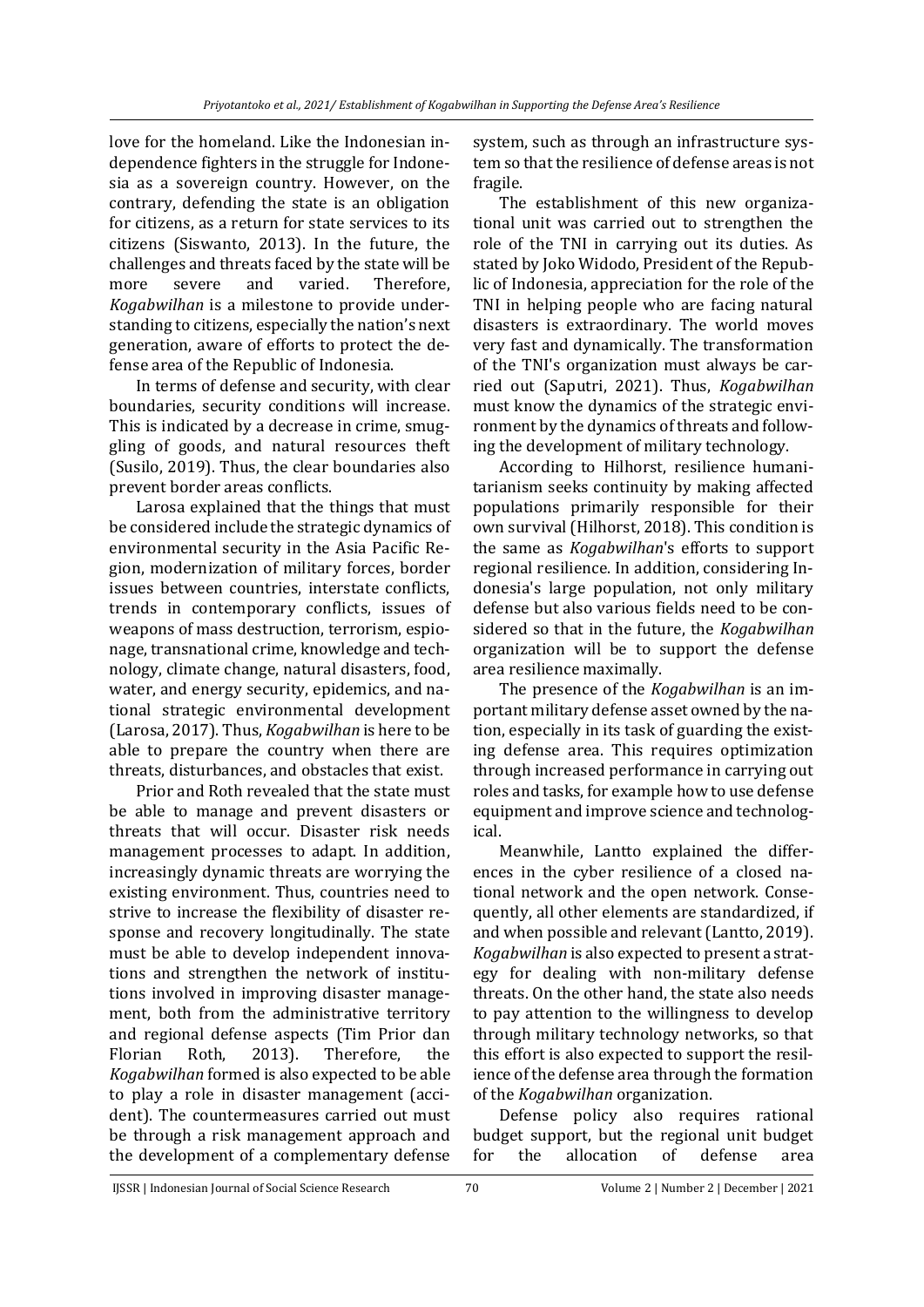empowerment is currently still very limited because the existing budget support is only limited to socialization for two agencies. Therefore, the activities of empowering the defense area are expected to be understood from various components. This effort is to have a sense of nationalism, love for the homeland, and a high sense of state defense.

Regional resilience cannot be separated from national resilience. Regional resilience is part of national resilience. So that regional resilience is a dynamic condition of an area that covers all aspects of an integrated area's life, containing tenacity and resilience that contains the ability to develop regional strength in facing and overcoming all threats, disturbances, obstacles, and challenges (TDOC), both coming from outside and inside (Sunardi, 1997). This is to ensure the identity, integrity, survival of the nation and state, and the struggle to achieve national goals.

Regional resilience as a sub-system of national resilience. Thus, regional resilience is an inseparable part of the national security needed by every nation. Therefore, the concept of national resilience cannot be separated from regional resilience, because regional resilience is the pillar of national resilience.

Sunardi explained that national resilience is supported by regional resilience. Regional resilience must be supported by community resilience. Community resilience must also begin

with family resilience, while family resilience must be supported by individual resilience. Regional resilience must be supported by clear regional or state boundaries as an effort to realize regional resilience which leads to national resilience (Sunardi, 1997). Regional resilience is the realization of dynamic conditions in the region that contain the ability to empower all potentials in certain regions. This effort is to anticipate any potential threats that directly or indirectly threaten the stability and resilience of the region.

*Kogabwilhan* is a TNI Kotamaops led by a TNI high-ranking officer who is directly under the TNI Commander, serving as an initial follow-up and remediation in the event of a conflict in the area for both War Military Operations (OMP) and Military Operations Other Than War (OMSP) and as a deterrent in the event of a threat (Hakim, 2021). The disturbed state security condition requires recovery because it is caused by security disturbances in the territory of the Republic of Indonesia. In addition, social issues also need to be considered to inspire the development of understanding of national values and defend the country. Social phenomena in national defense and security are very important to be followed up immediately to cause the fragility of the resilience of the national defense area and the Unitary State of the Republic of Indonesia.

*Table 1. East Kalimantan's Cases of Illegal Logging, Mining, Fishing and Illegal Trafficking Per Month in 2015*

| Month               | <b>Type of Illegal Cases</b> |               |                |                    |  |
|---------------------|------------------------------|---------------|----------------|--------------------|--|
|                     | <b>Logging</b>               | <b>Mining</b> | <b>Fishing</b> | <b>Trafficking</b> |  |
| Paser               | 5                            |               |                |                    |  |
| Kutai Barat         | 7                            |               |                |                    |  |
| Kutai Kartanegara   | 10                           |               | 5              |                    |  |
| Kutai Timur         | 6                            |               |                |                    |  |
| Berau               | 3                            |               |                |                    |  |
| Penajam Paser Utara | 14                           |               |                |                    |  |
| Balikpapan          | 2                            | -             |                |                    |  |
| Samarinda           | 3                            |               |                |                    |  |
| <b>Bontang</b>      |                              | 2             |                |                    |  |
| Mahakam Ulu         |                              |               |                |                    |  |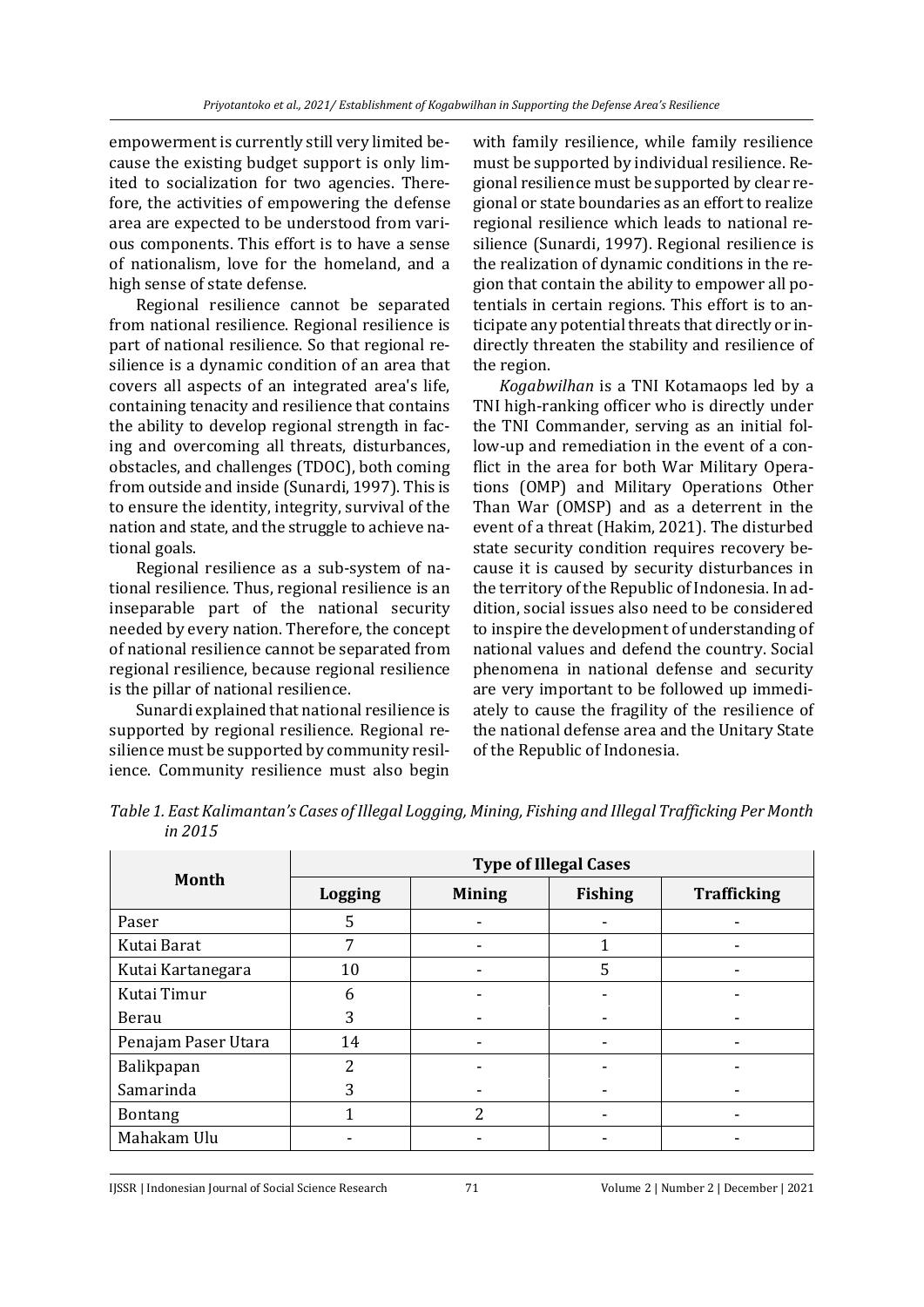|  |  |  |  | Priyotantoko et al., 2021/ Establishment of Kogabwilhan in Supporting the Defense Area's Resilience |
|--|--|--|--|-----------------------------------------------------------------------------------------------------|
|--|--|--|--|-----------------------------------------------------------------------------------------------------|

| Month      | <b>Type of Illegal Cases</b> |               |                |                    |  |
|------------|------------------------------|---------------|----------------|--------------------|--|
|            | <b>Logging</b>               | <b>Mining</b> | <b>Fishing</b> | <b>Trafficking</b> |  |
| Total 2015 | 51                           |               |                | -                  |  |
| 2014       | 64                           |               |                |                    |  |
| 2013       | 106                          | 27            | 3              |                    |  |
| 2011       | 168                          | 31            |                |                    |  |
| 2010       | 293                          |               |                |                    |  |

(Sumber[: https://kaltim.bps.go.id,](https://kaltim.bps.go.id/) 2017)

The establishment of the *Kogabwilhan* was carried out as one of the steps taken by the TNI to strengthen its deterrence against various potential threats from outside and within the country. The development of the strategic environment is currently increasingly complex and escalating in various parts of the world. This poses a threat to national interests, both military and non-military threats (Humas, Provinsi Kalimantan Timur, 2021). So, in principle, the establishment of the *Kogabwilhan* is as TNI preparedness for handling crises.

The ability to carry out assistance tasks in the field of territorial management needs to be possessed by the *Kogabwilhan* command unit. Territorial management capabilities must be continuously improved and maintained. This is so that security can be implemented optimally to realize national stability. In addition, the improvement of territorial management capabilities requires good planning, organization, implementation arrangements, and supervision. Thus, it can be controlled optimally.

*Kogabwilhan* must also have good and professional territorial control skills. Ability to deal with all threats that arise at any time. From these conditions, the role of *Kogabwilhan* is expected to be able to accurately record data to be used as a basis for consideration in the defense of the defense area. With the increasing ability to master the territory, hoped that it will be able to follow the developments that arise and all the dynamics that will occur.

Based on this discussion, the impact of the resilience of the defense area arising from the formation of *Kogabwilhan* II in Balikpapan is 3 (three) things. First, the military managerial role. The use of force is to be carried out in the context of upholding state sovereignty and deterrence through the preparation of war forces, warding off any military threats by sea, maintaining the stability of the maritime area, protecting and guarding maritime borders with neighboring countries. The establishment of the *Kogabwilhan* is one of the efforts to build the strength of the TNI as a deterrent and resistance to various potential threats.

*Kogabwilhan* must have the ability to carry out tasks in the field of territorial management. Territorial management capabilities must be continuously improved so that security assistance can be carried out optimally to achieve national stability. The improvement of military managerial capabilities must be based on good planning, organization, implementation arrangements, and supervision, so that they can be controlled optimally.

Second, the role of legal policy. *Kogabwilhan* must be able to enforce the law, both on land, sea, and air. This effort is to protect national resources and wealth, maintain order, and support the development of the nation in contributing to national stability and development.

A wise rule of law is expected to raise awareness to increase the sense of nationality, love for the homeland, and a high sense of state defense in all components of the nation. Until now, the understanding of the defense system is still poorly understood by the public in general, because it has not been fully understood by all citizens due to a lack of socialization in the community. As referring to Law Number 3 of 2002 concerning National Defense, the defense system adopted by the Indonesian people is universal. Therefore, the presence of *Kogabwilhan* has certainly been aligned with the government's development program. The government has declared 35 Strategic Development Areas, building from the periphery and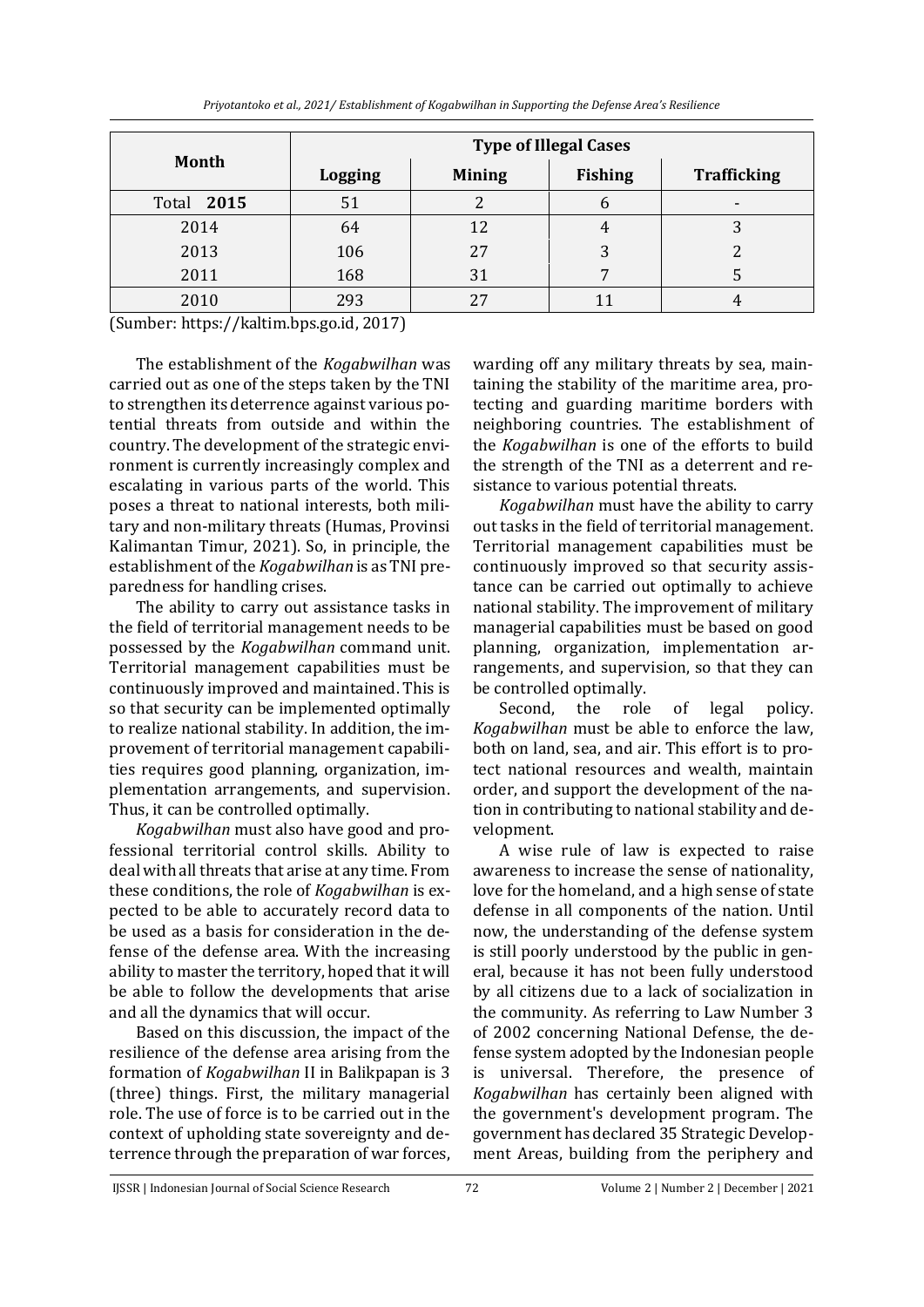presenting the state to protect all citizens throughout the territory of the Unitary State of the Republic of Indonesia (NKRI).

Third, the role of diplomacy. The formation of *Kogabwilhan* could reduce existing conflicts, so diplomacy skills are very important to have. This is very urgent, considering that the TNI does not only use weapons in solving problems or conflicts. Diplomacy is a means of supporting the government's foreign policy and is designed to influence the leadership of a country or several countries in peaceful or hostile situations.

Communication skills are needed by *Kogabwilhan* to support the resilience of the defense area in Indonesia. Communication skills can be applied to all aspects of competence, both community, traditional leaders, religious leaders, youth leaders, and with government officials in the regions, in the hope that reciprocal relationships can arise and create a sense of nationality, a sense of defending the country and growing a high sense of unity. In addition, diplomacy is very much needed in reducing conflicts that occur from or between outside parties when it raises concerns about the defense system of the Republic of Indonesia. In enhancing the empowerment of defense areas, the diplomatic role of *Kogabwilhan* is also needed to optimize social communication capabilities and troop strength, so that the role of territorial command in the region can be more optimal in carrying out tasks. Therefore, the establishment of *Kogabwilhan* II in Balikpapan is very important in supporting the resilience of the defense area in Indonesia.

### **Conclusion**

The establishment of *Kogabwilhan* II in Balikpapan, East Kalimantan is a strategic step, especially considering the condition of Indonesia, which consists of thousands of islands from Sabang to Merauke. *Kogabwilhan* is part of Indonesia's centrical circle. The *Kogabwilhan*, which is supported by the central institution, is the organization of the joint command of the defense area. Thus, in the future, it is still necessary to supervise some remote areas as well as disaster mitigation by involving the community in regional defense. Despite the fact that

basic infrastructure facilities, such as transportation, electricity, clean water, and telecommunications are still in short supply. Still, the limitations in various aspects must be resolved immediately.

Indonesia's tangible manifestation from a visionary perspective is the establishment of the *Kogabwilhan*. This is an innovation that must and must be carried out, because all threats will always appear, so they need to be overcome. In the context of globalization, the national defense faces serious challenges, one of which is liberalism, individualism, capitalism, and consumerism. Thus, the role of the state is very important to raise awareness of national defense and security, one of which is by taking visionary actions to answer the demands of the times through the establishment of *Kogabwilhan*.

Even amid the fragility of national defense, the decline in the economy, and the emergence of domestic rebellions. The Indonesian people remain loyal to fight for the unity and integrity of the Unitary State of the Republic of Indonesia. So, it needs to be framed in a broad regional defense transformation process. Not only to raise awareness of nationalism and patriotism, but also to encourage the construction of national defense and security that is relevant to the demands of the times. The keywords of this system are knowledge, awareness, and action, so the presence of *Kogabwilhan* needs to be internalized so that discursive awareness emerges and can be reflected at the level of activity in institutions and society at large.

Optimizing the implementation of the *Kogabwilhan* also has an impact on the resilience of the defense territory of the Republic of Indonesia. The implementation of the *Kogabwilhan* needs to maximize the performance of defense institutions, both military, and non-military. Protection of public safety from crime and illegal activities, and environmental conservation are also important. In addition, political stability and economic stability also need to be harmonized. On the other hand, fostering nationalism, patriotism, and awareness of defending the country is a key strategy. The development strategy is expected to be able to make a positive contribution to the re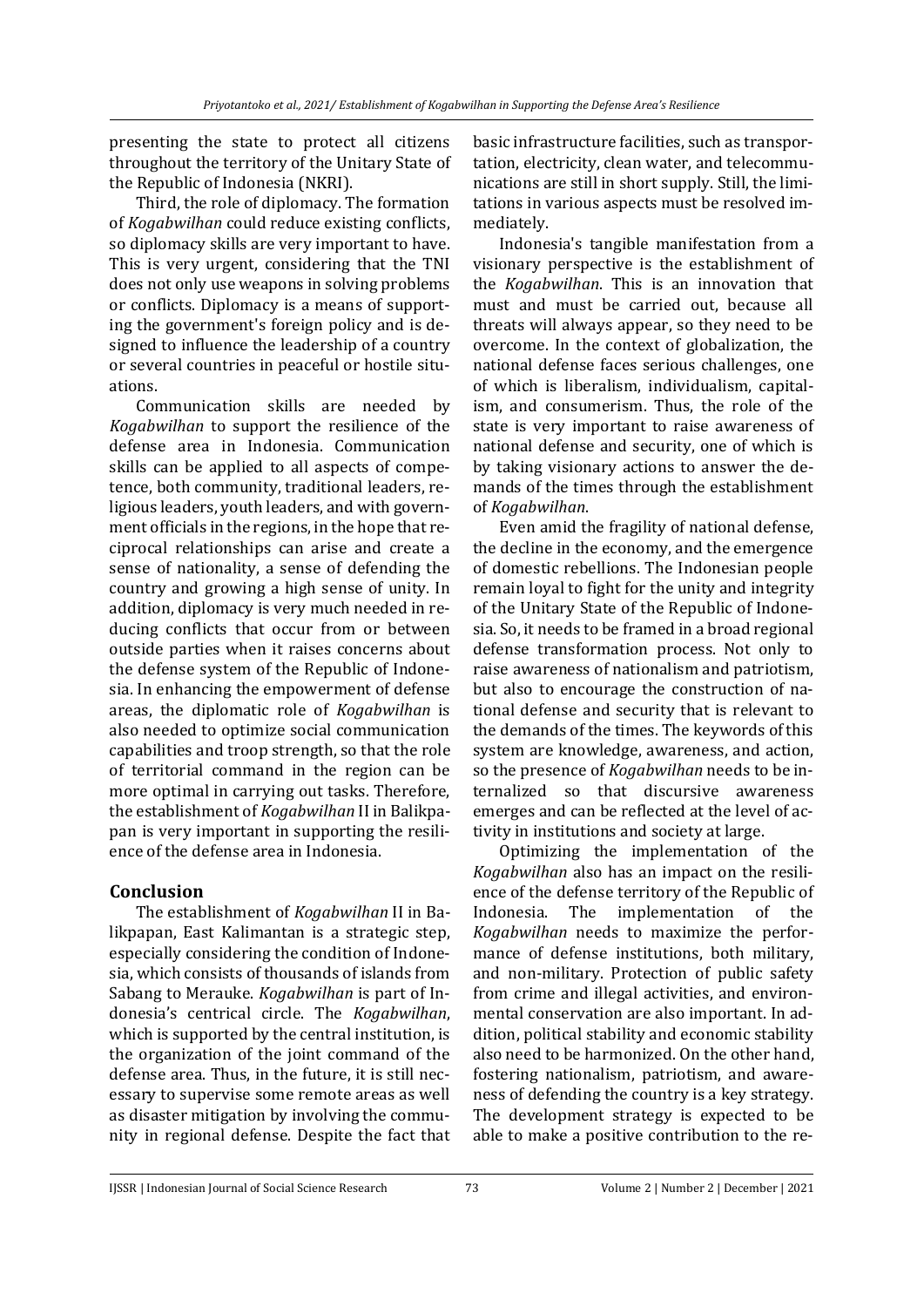silience of the defense area. For example, increasing nationalism, economic growth, maintaining political stability, and harmony in sociocultural life.

# **Acknowledgment**

I would like to deliver my greates gratitude to the Rector of Universitas Gadjah Mada, Dean of the Graduate School of Universitas Gadjah Mada, Study Program of National Resilience, the Graduate School of Universitas Gadjah Mada, who had supported this study directly, the Kogabwilhan Balikpapan who had given me ooportunity to conduct this study, and the committee of International Conference of Social Research with Multidisiplinary Approach (ICSRMA) 2021 who had given me the opportunity to participate in this conference.

# **References**

*Article in a Journal:*

- Farick, Salim A, Widodo SS (2019) Optimalisasi Kemampuan Personel Batalyon A dalam Melaksanakan Tugas Operasi Pertahanan Pantai X. JUPIIS: Jurnal Pendidikan Ilmuilmu Sosial. 11:428-437.
- Filip L (2017) NATO Resilience Strategy Towards Russian Hybrid Warfare. Journal of Defense Resources Management. 19:64- 71.
- Hilhorst D (2018) Classical Humanitarianism and Resilience Humanitarianism: Making Sense of Two Brands of Humanitarian Action. Journal of International Humanitarian Action. 3:1-12.
- Lantto H. Huopio S. Akesson B. Nikkarila JP. Ojanen MS. Ristolainen M. Tuukkanen T (2019) Wargaming the Cyber Resilience of Structurally and Technologically Different Networks. Security and Defence Quarterly. 24:51-64.
- Larosa T (2017) The Future Defense System for the Indonesian Nation State. Jurnal Pertahanan. 3:261-280.
- Octavian A (2014) Globalisasi dan Transformasi Institusi Pendidikan Militer di Sekolah Staf dan Komando TNI AL (SESKOAL). Jurnal Sosiologi Masyarakat. 19:167-194.
- Rahman (2013) Optimalisasi Penyelenggaraan Pertahanan Wilayah Perbatasan Pendekatan Human Security dalam Rangka Mendukung Ketahanan Wilayah Kecamatan Entikong, Kabupaten Sanggau, Provinsi Kalimantan Barat. Jurnal Ketahanan Nasional. XIX:32-46.
- Susilo H, Ritohardoyo S, Zubaidi A (2019) Penetapan Batas Darat Indonesia–Malaysia dan Implikasinya Terhadap Ketahanan Wilayah (Studi Pada Peran Direktorat Topografi TNI AD Dalam Penetapan Batas Darat Indonesia - Malaysia di Kecamatan Sei Menggaris Kabupaten Nunukan Provinsi Kalimantan Utara). Jurnal Geografi. 11:34-47.
- Prior T, Roth F (2013) Disaster, Resilience and Security in Global Cities. Journal of Strategic Security. 6:59-69.
- Tishler A, Dvir D, Shenhar A, Lipovetsky S (1996) Identifying Critical Success Factors in Defense Development Projects: A Multivariate Analysis. Technological Forecasting and Social Change. 51:151-171.
- Wanto A (2013) Optimalisasi Peran Koramil dalam Pemberdayaan Wilayah Pertahanan Guna Memperkokoh Ketahanan Wilayah (Studi di Koramil 2102/Cibinong dan Koramil 2104/Citeureup). Jurnal Ketahanan Nasional. XIX:59-72.

# *A book:*

- Batubara H (2017) Penetapan dan Penegasan Batas Negara. Bandung: PT. Gramedia Pustaka Utama.
- Soekanto S (2009) Sosiologi. Jakarta: CV. Rajawali.
- Suhardono (2008) Teori Peran Konsep, Derivasi dan Implikasinya. Jakarta: PT Gramedia Pustaka Utama.
- Sunardi RM (1997) Teori Ketahanan Nasional. Jakarta: Himpunan Alumni Studi Ketahanan Nasional (HASTANAS).

*Legislation:*

- Presidential Decree Number 27 of 2019 concerning Establishment of a Military Resort Command.
- Law of the Republic of Indonesia Number 3 of 2002 concerning State Defense.